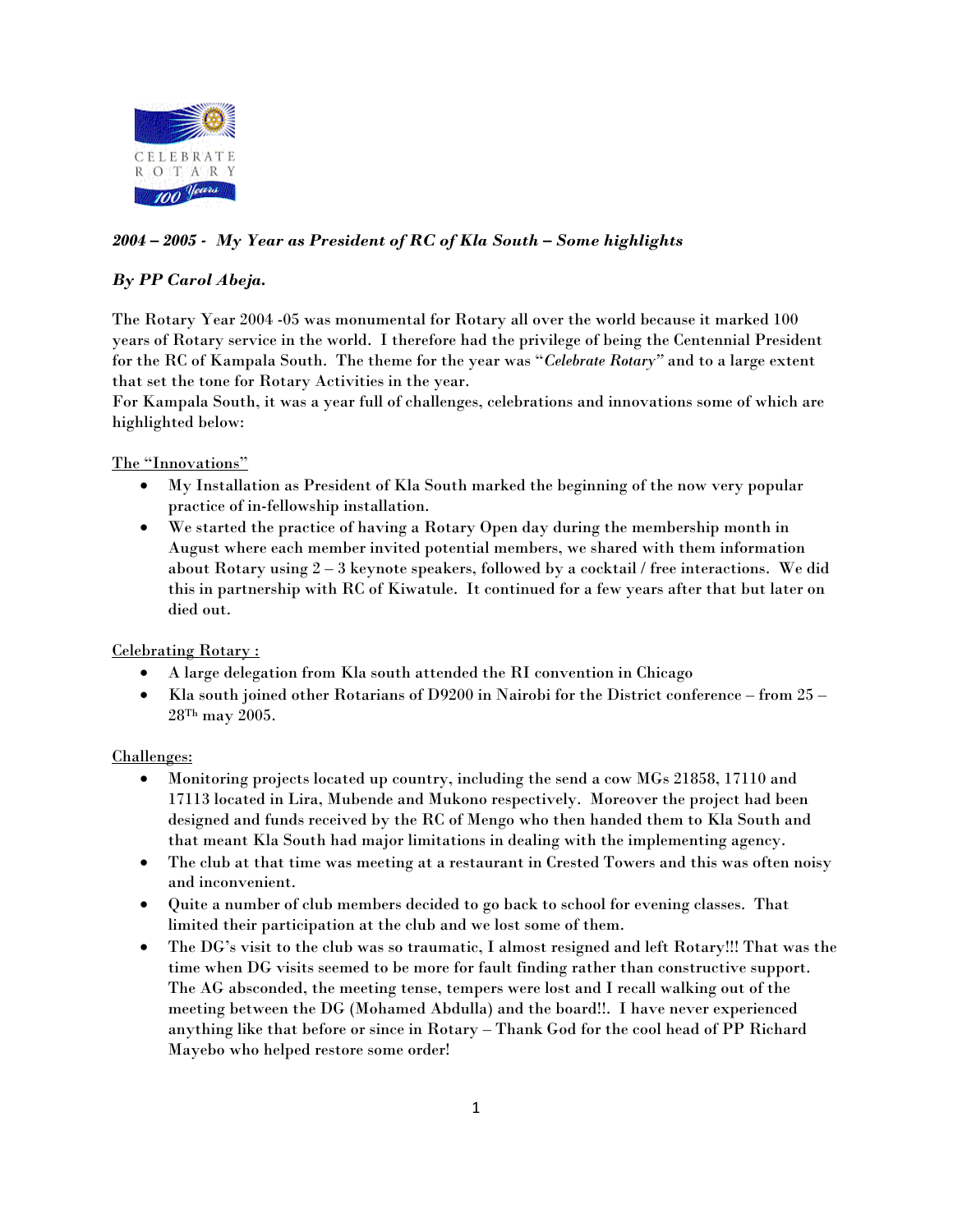#### Projects:

- Jjanyi was already on and I think we took it from Ring beam to roofing we had a couple of hands on working sessions with Rotarians and community members. I still remember with some nostalgia the Katogo! At Jjanyi that year, we also build the toilets, separating the girls toilets from the boys to make it convenient for the girls to stay in school.
- Started a project to set up a reading center for displaced students in Lira town actually got the room set up and took some books. But poor monitoring meant that it benefited only a few schools that were operating in the hosting school, i.e. Almond Secondary School.
- We prepared the proposal for the Rocket stoves project (MG 56696) in partnership with the Rotary club of Fresno, in California. Actual implementation however started in the following year
- We continued with the send a cow projects and had several monitoring visits to Mukono and to Lira. In one of those visits, the team was hosted by my mum at her residences in Adekokwok village, Lira district – photo below.



In the picture: back, L to R:

*Bill Augustus, Sam Ndahura, Richard Mayebo.* Front, L to R: *Carol Augustus, Carol Abeja, Carol Abeja's Mum, Zainabu Opito, Donnan Byabazaire* 

• We had a successful dinner / dance fundraiser at Kabira Club

#### The team:

I had an excellent Club leadership team comprising:

- PE David Kahwa
- VP Susan Matovu
- Secretary Donnan Byabazaire

## **Directors**

- Finance Parity Twinomujuni
- Community Service Richard Mayebo
- Vocational Service Joseph Baroraho